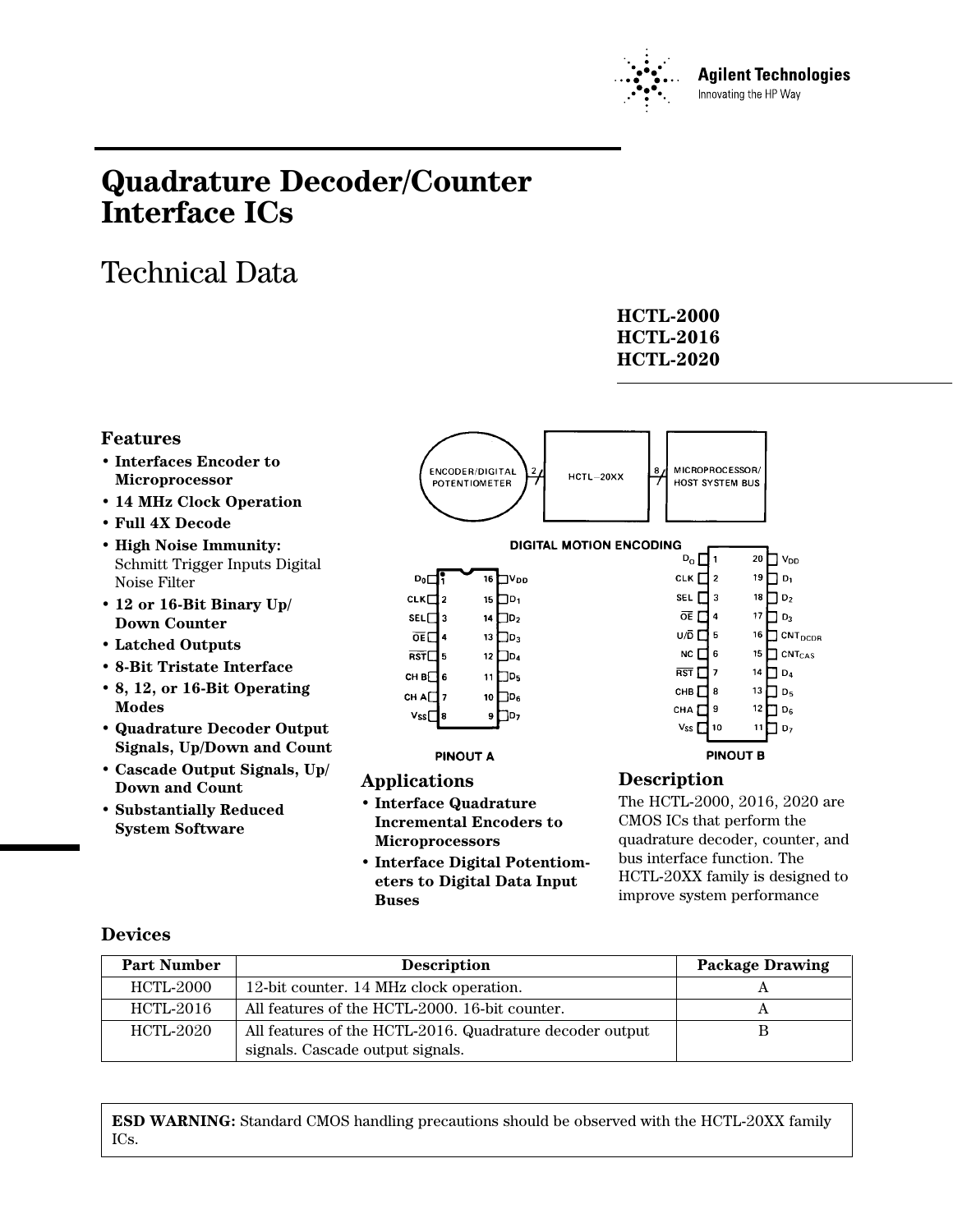in digital closed loop motion control systems and digital data input systems. It does this by shifting time intensive quadrature decoder functions to a cost effective hardware solution. The entire HCTL-20XX family consists of a 4x quadrature decoder, a binary up/down state counter,

and an 8-bit bus interface. The use of Schmitt-triggered CMOS inputs and input noise filters allows reliable operation in noisy environments. The HCTL-2000 contains a 12-bit counter. The HCTL-2016 and 2020 contain a 16-bit counter. The HCTL-2020 also contains quadrature decoder output signals and cascade signals for use with many standard counter ICs. The HCTL-20XX family provides LSTTL compatible tri-state output buffers. Operation is specified for a temperature range from -40 to +85°C at clock frequencies up to 14 MHz.



**PACKAGE A** 

#### **PACKAGE B**

#### **Operating Characteristics**

#### **Table 1. Absolute Maximum Ratings**

(All voltages below are referenced to  $V_{SS}$ )

| <b>Parameter</b>             | <b>Symbol</b>   | Limits                  | Units       |
|------------------------------|-----------------|-------------------------|-------------|
| DC Supply Voltage            | V <sub>DD</sub> | $-0.3$ to $+5.5$        |             |
| <b>Input Voltage</b>         | $\rm V_{IN}$    | $-0.3$ to $V_{DD}$ +0.3 |             |
| Storage Temperature          | $T_{\rm S}$     | $-40$ to $+125$         | $^{\circ}C$ |
| <b>Operating Temperature</b> | $T_A[1]$        | $-40$ to $+85$          | $^{\circ}C$ |

#### **Table 2. Recommended Operating Conditions**

| Parameter                  | <b>Symbol</b>      | Limits           | Units          |
|----------------------------|--------------------|------------------|----------------|
| DC Supply Voltage          | V <sub>DD</sub>    | $+4.5$ to $+5.5$ |                |
| <b>Ambient Temperature</b> | $T_{\Delta}^{[1]}$ | $-40$ to $+85$   | $\circ$ $\cap$ |

#### **Package Dimensions**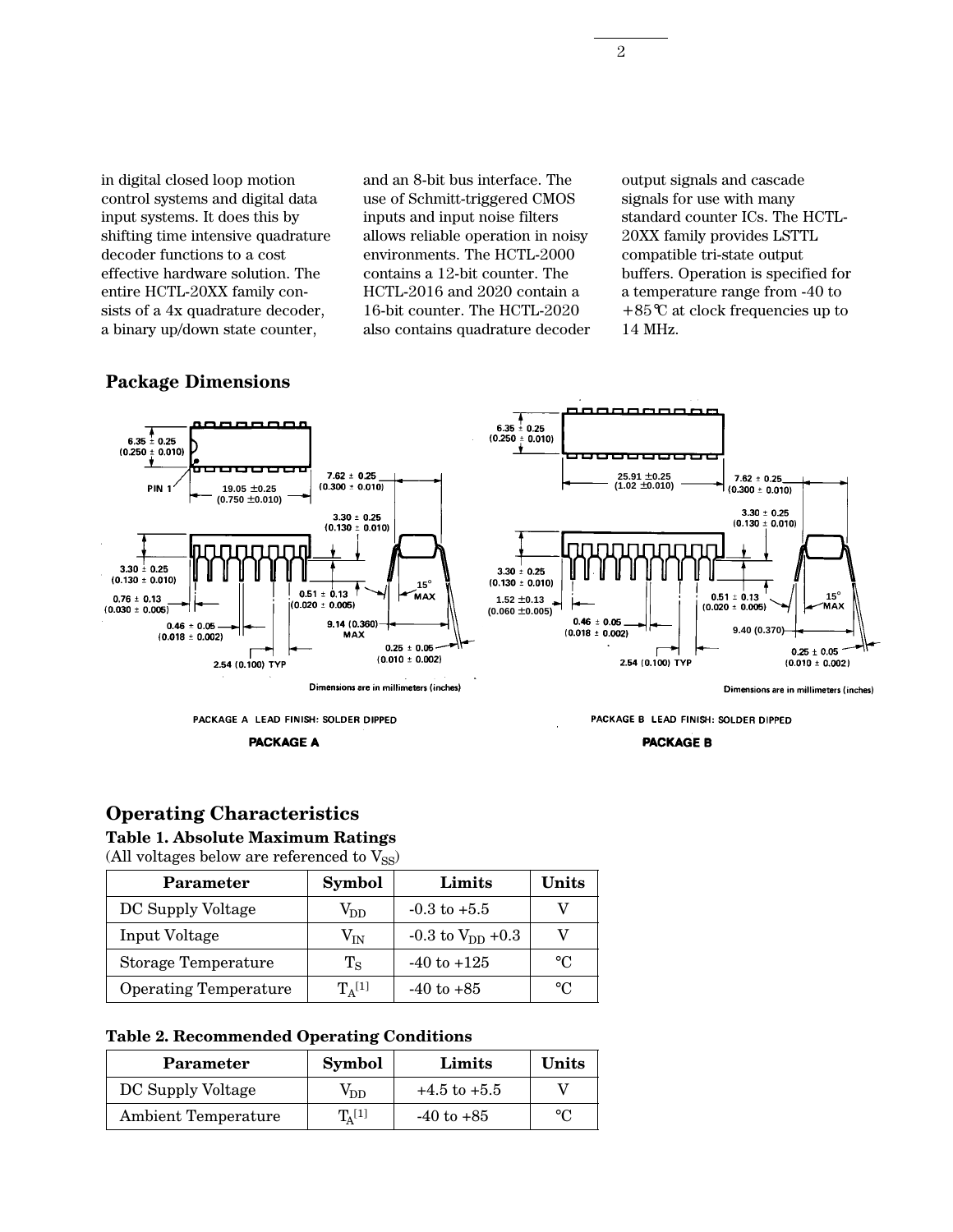| <b>Symbol</b>      | <b>Parameter</b>                             | Condition                                     | Min.    | Typ.           | Max.           | Unit                    |
|--------------------|----------------------------------------------|-----------------------------------------------|---------|----------------|----------------|-------------------------|
| $V_{IL}$ [2]       | Low-Level Input Voltage                      |                                               |         |                | 1.5            | V                       |
| $\rm V_{IH}^{[2]}$ | High-Level Input Voltage                     |                                               | 3.5     |                |                | $\mathbf{V}$            |
| $V_{T+}$           | Schmitt-Trigger Positive-<br>Going Threshold |                                               |         | 3.5            | 4.0            | $\overline{\mathbf{V}}$ |
| $V_T$              | Schmitt-Trigger Negative-<br>Going Threshold |                                               | $1.0\,$ | $1.5\,$        |                | $\overline{\mathbf{V}}$ |
| $\rm V_{H}$        | Schmitt-Trigger Hysteresis                   |                                               | 1.0     | 2.0            |                | $\mathbf{V}$            |
| $I_{IN}$           | <b>Input Current</b>                         | $V_{IN} = V_{SS}$ or $V_{DD}$                 | $-10$   | 1              | $+10$          | $\mu$ A                 |
| $V_{OH}^{[2]}$     | High-Level Output<br>Voltage                 | $I_{OH}$ -1.6 mA                              | 2.4     | 4.5            |                | $\mathbf{V}$            |
| $V_{OL}$ [2]       | Low-Level Output<br>Voltage                  | $I_{OL}$ = +4.8 mA                            |         | 0.2            | 0.4            | $\mathbf{V}$            |
| $I_{OZ}$           | High-Z Output Leakage<br>Current             | $V_O = V_{SS}$ or $V_{DD}$                    | $-10$   | $\mathbf{1}$   | $+10$          | $\mu$ A                 |
| $I_{DD}$           | Quiescent Supply Current                     | $V_{IN} = V_{SS}$ or $V_{DD}$ , $V_{O} = HiZ$ |         | $\mathbf{1}$   | $\overline{5}$ | $\mu$ A                 |
| $\rm{C_{IN}}$      | Input Capacitance                            | Any Input <sup>[3]</sup>                      |         | $\overline{5}$ |                | pF                      |
| $C_{OUT}$          | <b>Output Capacitance</b>                    | Any Output <sup>[3]</sup>                     |         | 6              |                | pF                      |

**Table 3. DC Characteristics**  $V_{DD} = 5 V \pm 5\%$ ;  $T_A = -40$  to  $85^{\circ}$ C

#### **Notes:**

1. Free air.

2. In general, for any  $\rm V_{DD}$  between the allowable limits (+4.5 V to +5.5 V),  $\rm V_{IL}$  = 0.3  $\rm V_{DD}$  and  $\rm V_{IH}$  = 0.7  $\rm V_{DD}$ ; typical values are  $\rm V_{OH}$  =  $\rm V_{DD}$  - 0.5 V @ I<sub>OH</sub> = -40  $\rm \mu A$  and  $\rm V_{OL}$  =  $\rm V_{SS}$  + 0.2 V @ I<sub>OL</sub> = 1.6 mA.

3. Including package capacitance.



**Figure 1. Reset Waveform.**



**Figure 2. Waveform for Positive Clock Related Delays.**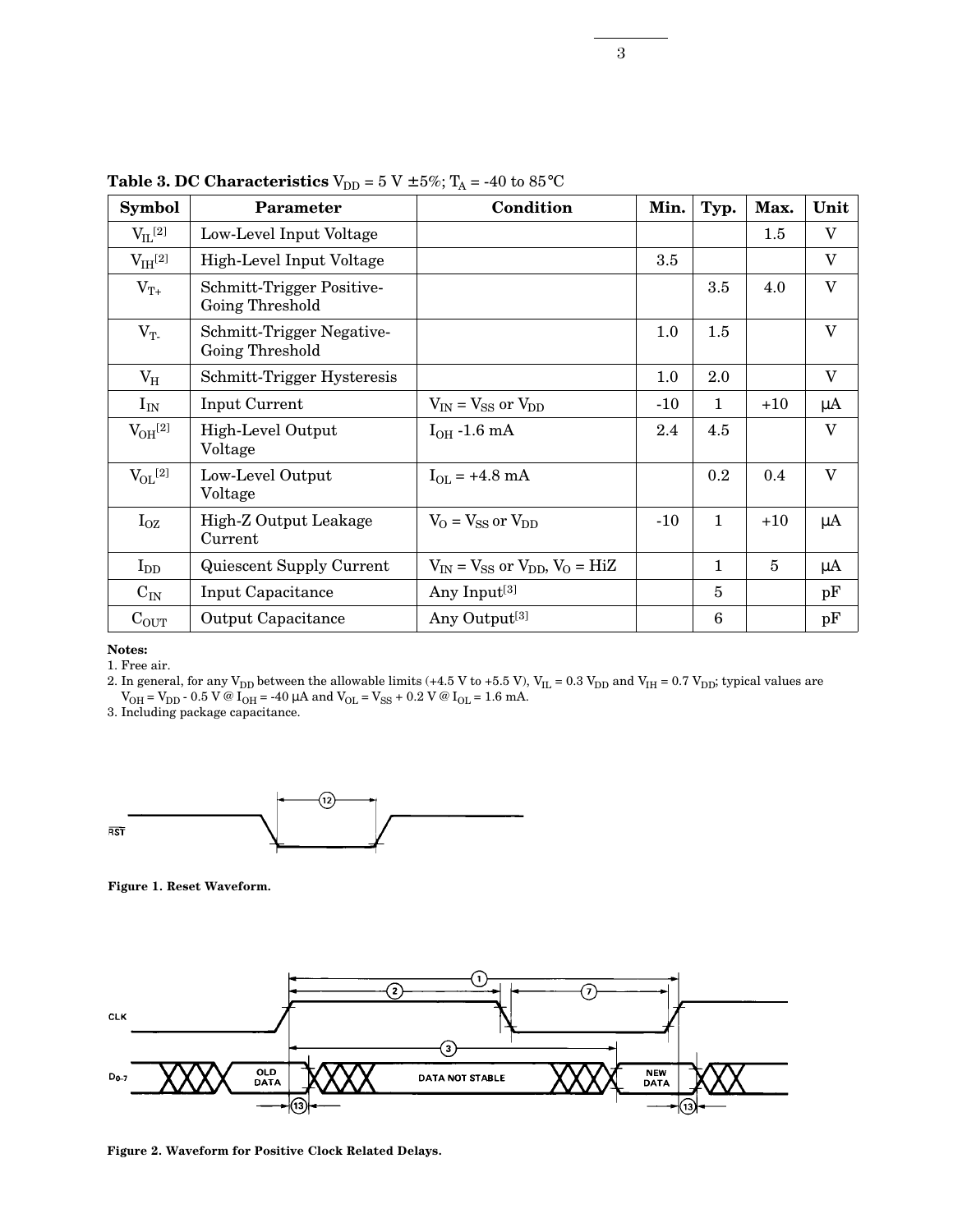# **Functional Pin Description Table 4. Functional Pin Descriptions**

| <b>Symbol</b>                  | Pin<br>2000/2016        | Pin<br>2020      | <b>Description</b>                 |                  |                                                                                                                                                                                                                                                                                                                                               |  |
|--------------------------------|-------------------------|------------------|------------------------------------|------------------|-----------------------------------------------------------------------------------------------------------------------------------------------------------------------------------------------------------------------------------------------------------------------------------------------------------------------------------------------|--|
| $\rm V_{DD}$                   | 16                      | 20               | <b>Power Supply</b>                |                  |                                                                                                                                                                                                                                                                                                                                               |  |
| $V_{SS}$                       | 8                       | 10               | Ground                             |                  |                                                                                                                                                                                                                                                                                                                                               |  |
| <b>CLK</b>                     | $\overline{2}$          | $\boldsymbol{2}$ |                                    |                  | CLK is a Schmitt-trigger input for the external clock signal.                                                                                                                                                                                                                                                                                 |  |
| <b>CHA</b>                     | 7                       | 9                |                                    |                  | CHA and CHB are Schmitt-trigger inputs which accept the outputs                                                                                                                                                                                                                                                                               |  |
| <b>CHB</b>                     | 6                       | 8                | are required.                      |                  | from a quadrature encoded source, such as incremental optical shaft<br>encoder. Two channels, A and B, nominally 90 degrees out of phase,                                                                                                                                                                                                     |  |
| $\overline{\text{RST}}$        | $\overline{5}$          | $\bf 7$          |                                    |                  | This active low Schmitt-trigger input clears the internal position<br>counter and the position latch. It also resets the inhibit logic. RST is<br>asynchronous with respect to any other input signals.                                                                                                                                       |  |
| $\overline{\text{OE}}$         | $\overline{\mathbf{4}}$ | $\overline{4}$   | data latch.                        |                  | This CMOS active low input enables the tri-state output buffers. The<br>OE and SEL inputs are sampled by the internal inhibit logic on the<br>falling edge of the clock to control the loading of the internal position                                                                                                                       |  |
| <b>SEL</b>                     | 3                       | 3                |                                    |                  | This CMOS input directly controls which data byte from the position<br>latch is enabled into the 8-bit tri-state output buffer. As in OE above,<br>SEL also controls the internal inhibit logic.                                                                                                                                              |  |
|                                |                         |                  |                                    | <b>SEL</b>       | <b>BYTE SELECTED</b>                                                                                                                                                                                                                                                                                                                          |  |
|                                |                         |                  |                                    | $\boldsymbol{0}$ | High                                                                                                                                                                                                                                                                                                                                          |  |
|                                |                         |                  |                                    | $\mathbf{1}$     | Low                                                                                                                                                                                                                                                                                                                                           |  |
| $\mathrm{CNT}_{\mathrm{DCDR}}$ |                         | 16               |                                    |                  | A pulse is presented on this LSTTL-compatible output when the<br>quadrature decoder has detected a state transition.                                                                                                                                                                                                                          |  |
| $U\overline{D}$                |                         | $\overline{5}$   | $\text{CNT}_{\text{CAS}}$ outputs. |                  | This LSTTL-compatible output allows the user to determine whether<br>the IC is counting up or down and is intended to be used with the<br>$\text{CNT}_{\text{DCDR}}$ and $\text{CNT}_{\text{CAS}}$ outputs. The proper signal U (high level) or D<br>(low level) will be present before the rising edge of the $\text{CNT}_{\text{DCDR}}$ and |  |
| $\mathrm{CNT}_{\mathrm{CAS}}$  |                         | 15               |                                    |                  | A pulse is presented on this LSTTL-compatible output when the<br>HCTL-2020 internal counter overflows or underflows. The rising edge<br>on this waveform may be used to trigger an external counter.                                                                                                                                          |  |
| D <sub>0</sub>                 | $\mathbf{1}$            | $\mathbf{1}$     |                                    |                  | These LSTTL-compatible tri-state outputs form an 8-bit output port                                                                                                                                                                                                                                                                            |  |
| D <sub>1</sub>                 | 15                      | 19               |                                    |                  | through which the contents of the 12/16-bit position latch may be read in<br>2 sequential bytes. The high byte, containing bits 8-15, is read first (on the                                                                                                                                                                                   |  |
| D2                             | 14                      | 18               |                                    |                  | HCTL-2000, the most significant 4 bits of this byte are set to 0 internally).                                                                                                                                                                                                                                                                 |  |
| D <sub>3</sub>                 | 13                      | 17               |                                    |                  | The lower byte, bits 0-7, is read second.                                                                                                                                                                                                                                                                                                     |  |
| D4                             | 12                      | 14               |                                    |                  |                                                                                                                                                                                                                                                                                                                                               |  |
| D <sub>5</sub>                 | 11                      | 13               |                                    |                  |                                                                                                                                                                                                                                                                                                                                               |  |
| D <sub>6</sub>                 | 10                      | 12               |                                    |                  |                                                                                                                                                                                                                                                                                                                                               |  |
| D7                             | 9                       | 11               |                                    |                  |                                                                                                                                                                                                                                                                                                                                               |  |
| NC                             |                         | $\boldsymbol{6}$ |                                    |                  | Not connected - this pin should be left floating.                                                                                                                                                                                                                                                                                             |  |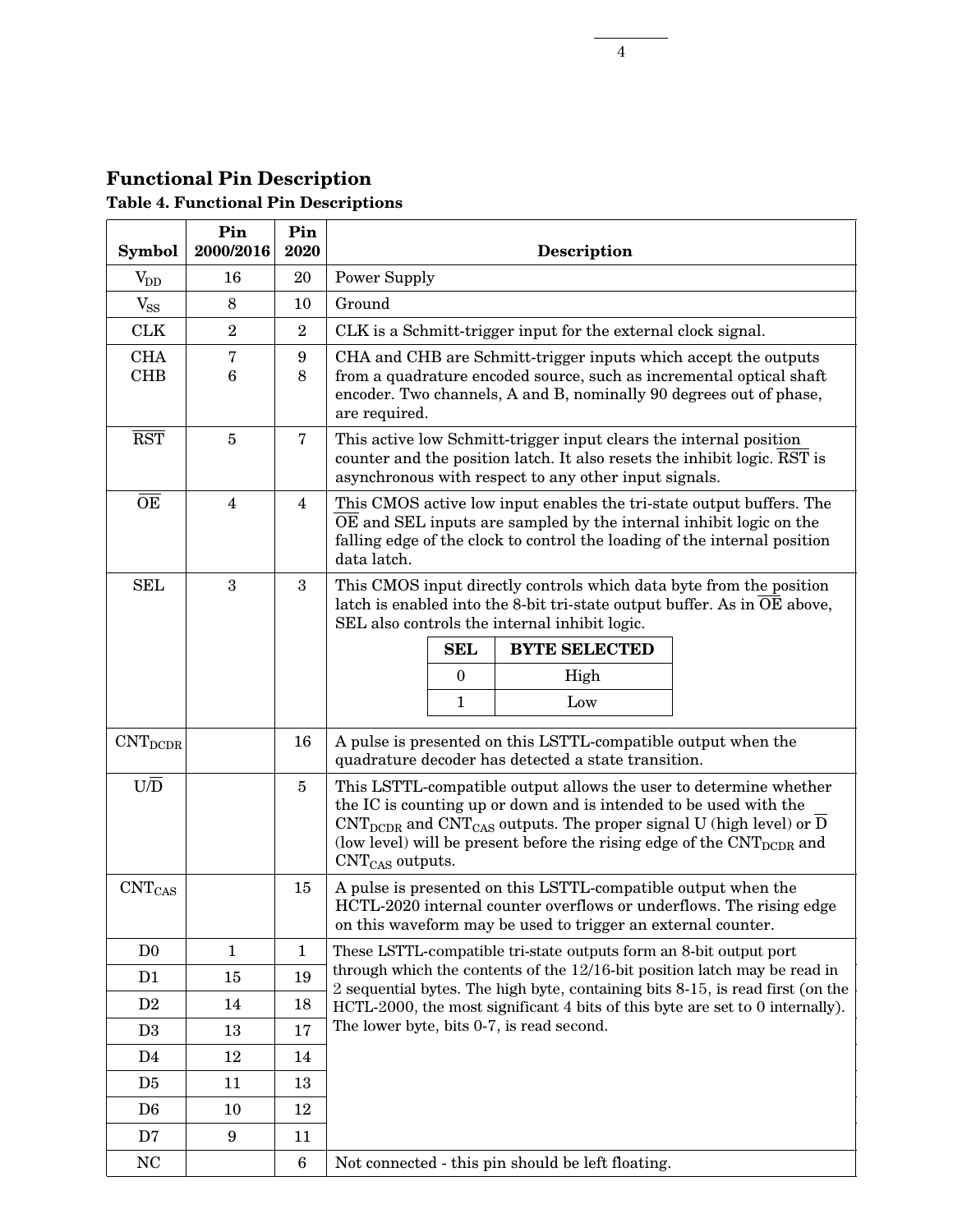|  | <b>Switching Characteristics</b> |
|--|----------------------------------|
|--|----------------------------------|

**Table 5. Switching Characteristics** Min/Max specifications at  $V_{DD} = 5.0 \pm 5\%$ ,  $T_A = -40$  to + 85°C.

|                  |                    | <b>Symbol Description</b>                                                                       | Min.          | Max. | Units |
|------------------|--------------------|-------------------------------------------------------------------------------------------------|---------------|------|-------|
| $\mathbf{1}$     | $t_{\rm CLK}$      | Clock period                                                                                    | 70            |      | ns    |
| $\overline{2}$   | $t_{\rm CHH}$      | Pulse width, clock high                                                                         | 28            |      | ns    |
| $\boldsymbol{3}$ | $t_{CD}^{[1]}$     | Delay time, rising edge of clock to valid, updated count<br>information on D0-7                 |               | 65   | ns    |
| 4                | $t_{ODE}$          | Delay time, $\overline{OE}$ fall to valid data                                                  |               | 65   | ns    |
| 5                | $t_{ODZ}$          | Delay time, OE rise to Hi-Z state on D0-7                                                       |               | 40   | ns    |
| $6\phantom{1}6$  | $t_{SDV}$          | Delay time, SEL valid to stable, selected data byte<br>$(delay to HighByte = delay to LowByte)$ |               | 65   | ns    |
| 7                | $t_{\rm CLH}$      | Pulse width, clock low                                                                          | 28            |      | ns    |
| 8                | $t_{SS}^{[2]}$     | Setup time, SEL before clock fall                                                               | 20            |      | ns    |
| $\boldsymbol{9}$ | $t_{OS}^{[2]}$     | Setup time, OE before clock fall                                                                | 20            |      | ns    |
| 10               | $t_{\rm SH}^{[2]}$ | Hold time, SEL after clock fall                                                                 | $\theta$      |      | ns    |
| 11               | $t_{\rm OH}^{[2]}$ | Hold time, OE after clock fall                                                                  | $\theta$      |      | ns    |
| 12               | $t_{\rm RST}$      | Pulse width, RST low                                                                            | 28            |      | ns    |
| 13               | $t_{\rm DCD}$      | Hold time, last position count stable on D0-7 after clock rise                                  | 10            |      | ns    |
| 14               | $t_{\rm DSD}$      | Hold time, last data byte stable after next SEL state change                                    | 5             |      | ns    |
| 15               | $t_{\rm{DOD}}$     | Hold time, data byte stable after OE rise                                                       | 5             |      | ns    |
| 16               | $t_{\text{UDD}}$   | Delay time, $U/D$ valid after clock rise                                                        |               | 45   | ns    |
| 17               | $t_{\text{CHD}}$   | Delay time, $\text{CNT}_{\text{DCDR}}$ or $\text{CNT}_{\text{CAS}}$ high after clock rise       |               | 45   | ns    |
| 18               | $t_{\rm CLD}$      | Delay time, CNT <sub>DCDR</sub> or CNT <sub>CAS</sub> low after clock fall                      |               | 45   | ns    |
| 19               | $t_{UDH}$          | Hold time, $U/\overline{D}$ stable after clock rise                                             | 10            |      | ns    |
| 20               | $t_{UDCS}$         | Setup time, U/D valid before $\text{CNT}_{\text{DCDR}}$ or $\text{CNT}_{\text{CAS}}$ rise       | $t_{CLK}$ -45 |      | ns    |
| 21               | $t_{UDCH}$         | Hold time, U/D stable after CNT <sub>DCDR</sub> or CNT <sub>CAS</sub> rise                      | $t_{CLK}$ -45 |      | ns    |

#### **Notes:**

1.  $\rm t_{CD}$  specification and waveform assume latch not inhibited.

2.  $t_{SS}$ ,  $t_{OS}$ ,  $t_{SH}$ ,  $t_{OH}$  only pertain to proper operation of the inhibit logic. In other cases, such as 8 bit read operations, these setup and hold times do not need to be observed.



**Figure 3. Tri-State Output Timing.**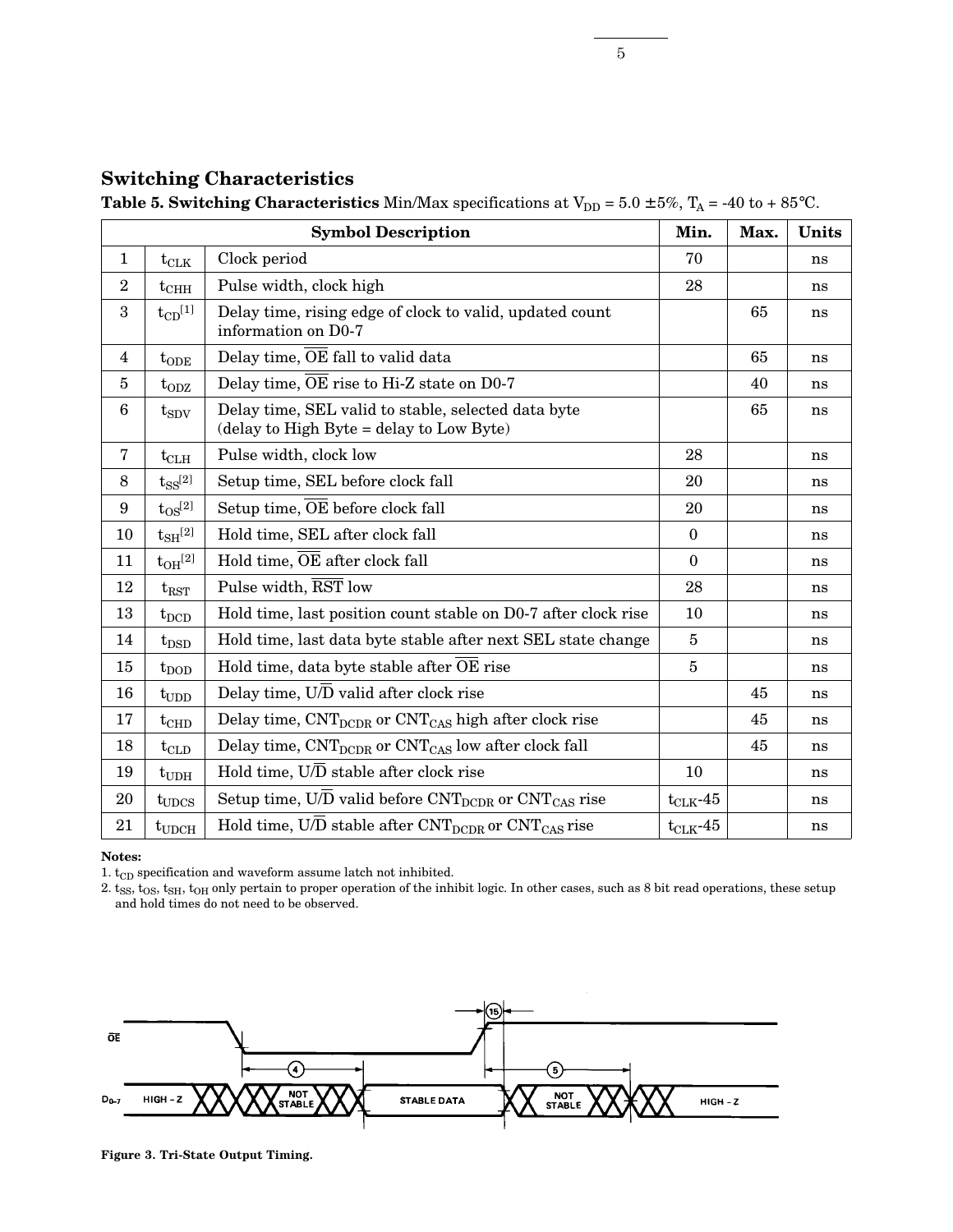

**Figure 4. Bus Control Timing.**



**Figure 5. Decoder, Cascade Output Timing (HCTL-2020 only).**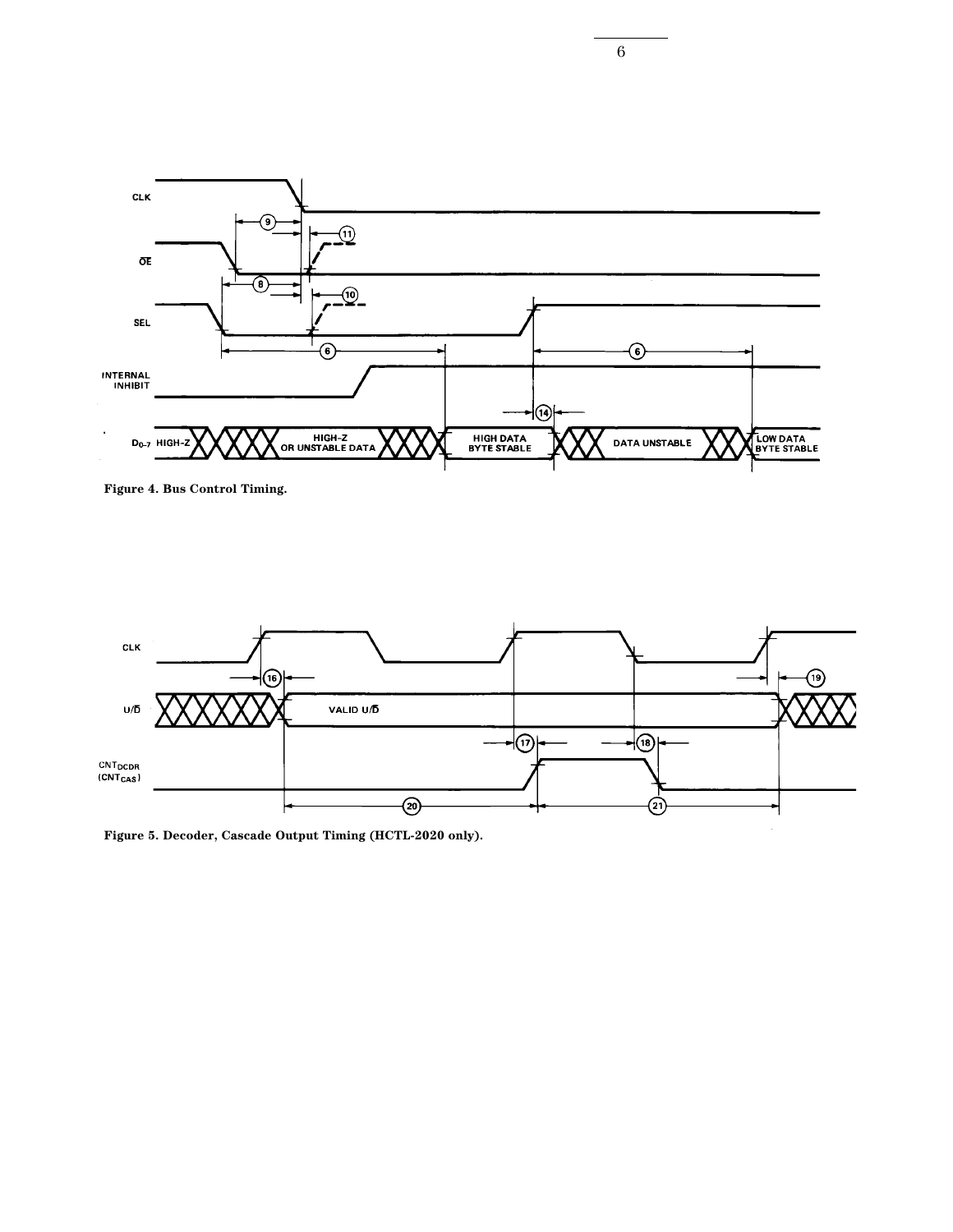#### **Operation**



**Figure 6. Simplified Logic Diagram.**

#### **Digital Noise Filter**

The digital noise filter section is responsible for rejecting noise on the incoming quadrature signals. The input section uses two techniques to implement improved noise rejection. Schmitt-trigger inputs and a three-clock-cycle delay filter combine to reject low level noise and large, short duration noise spikes that typically occur in motor system applications. Both common mode and differential mode noise are rejected. The user benefits from these techniques by improved integrity of the data in

the counter. False counts triggered by noise are avoided.

Figure 7 shows the simplified schematic of the input section. The signals are first passed through a Schmitt trigger buffer to address the problem of input signals with slow rise times and low level noise (approximately < 1 V). The cleaned up signals are then passed to a four-bit delay filter. The signals on each channel are sampled on rising clock edges. A time history of the signals is stored in the four-bit shift register. Any change on the

input is tested for a stable level being present for three consecutive rising clock edges. Therefore, the filtered output waveforms can change only after an input level has the same value for three consecutive rising clock edges. Refer to Figure 8 which shows the timing diagram. The result of this circuitry is that short noise spikes between rising clock edges are ignored and pulses shorter than two clock periods are rejected.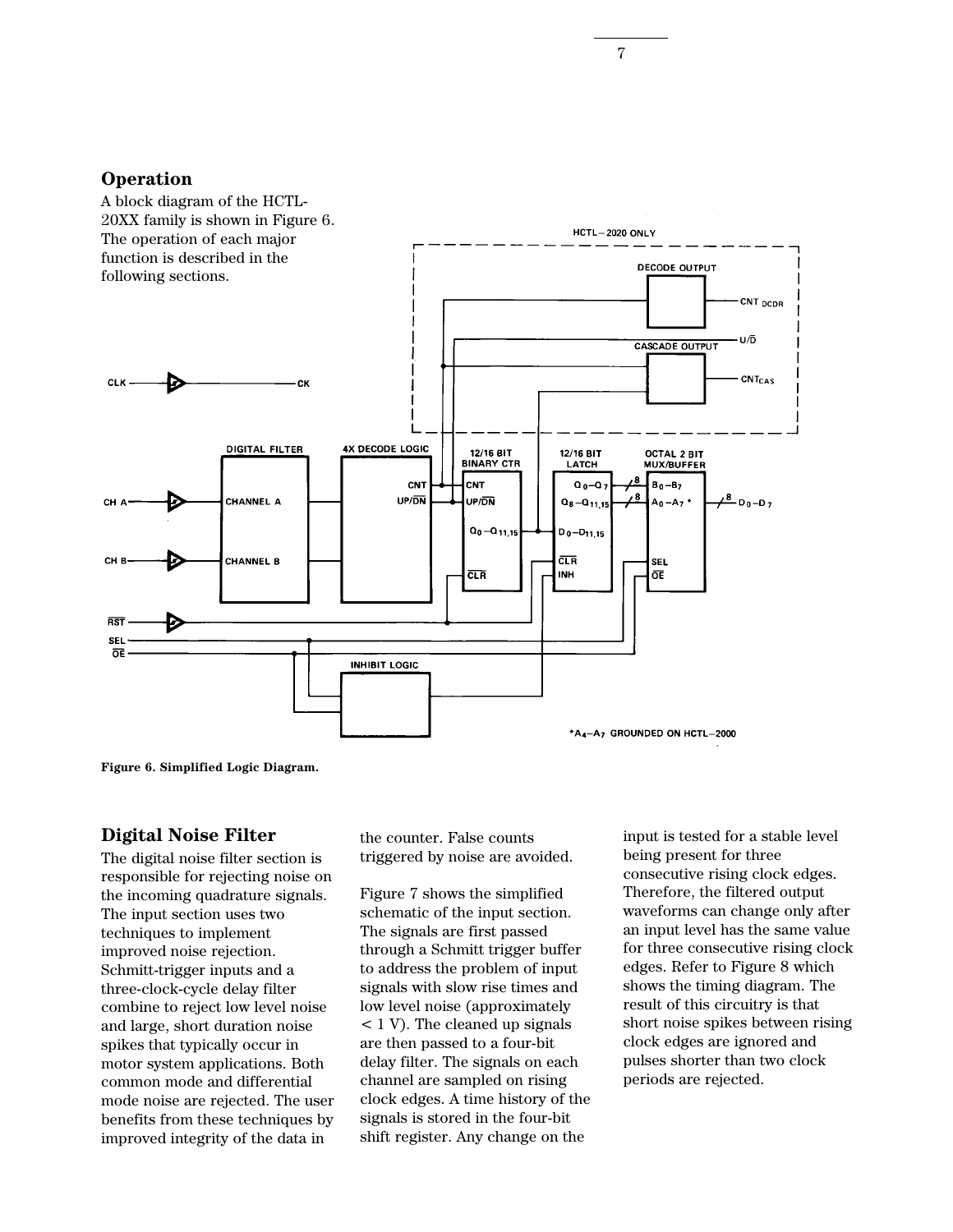

**Figure 7. Simplified Digital Noise Filter Logic.**



**Figure 8. Signal Propagation through Digital Noise Filter.**

#### **Quadrature Decoder**

The quadrature decoder decodes the incoming filtered signals into count information. This circuitry multiplies the resolution of the input signals by a factor of four (4X decoding). When using an encoder for motion sensing, the user benefits from the increased resolution by being able to provide better system control.

The quadrature decoder samples the outputs of the CHA and CHB filters. Based on the past binary state of the two signals and the present state, it outputs a count signal and a direction signal to

the internal position counter. In the case of the HCTL-2020, the signals also go to external pins 5 and 16 respectively.

Figure 9 shows the quadrature states and the valid state transitions. Channel A leading channel B results in counting up. Channel B leading channel A results in counting down. Illegal state transitions, caused by faulty encoders or noise severe enough to pass through the filter, will produce an erroneous count.

#### **Design Considerations**

The designer should be aware that the operation of the digital filter places a timing constraint on the relationship between incoming quadrature signals and the external clock. Figure 8 shows the timing waveform with an incremental encoder input. Since an input has to be stable for three rising clock edges, the encoder pulse width  $(t_E - low or)$ high) has to be greater than three clock periods  $(3t_{\text{CLK}})$ . This guarantees that the asynchronous input will be stable during three consecutive rising clock edges. A realistic design also has to take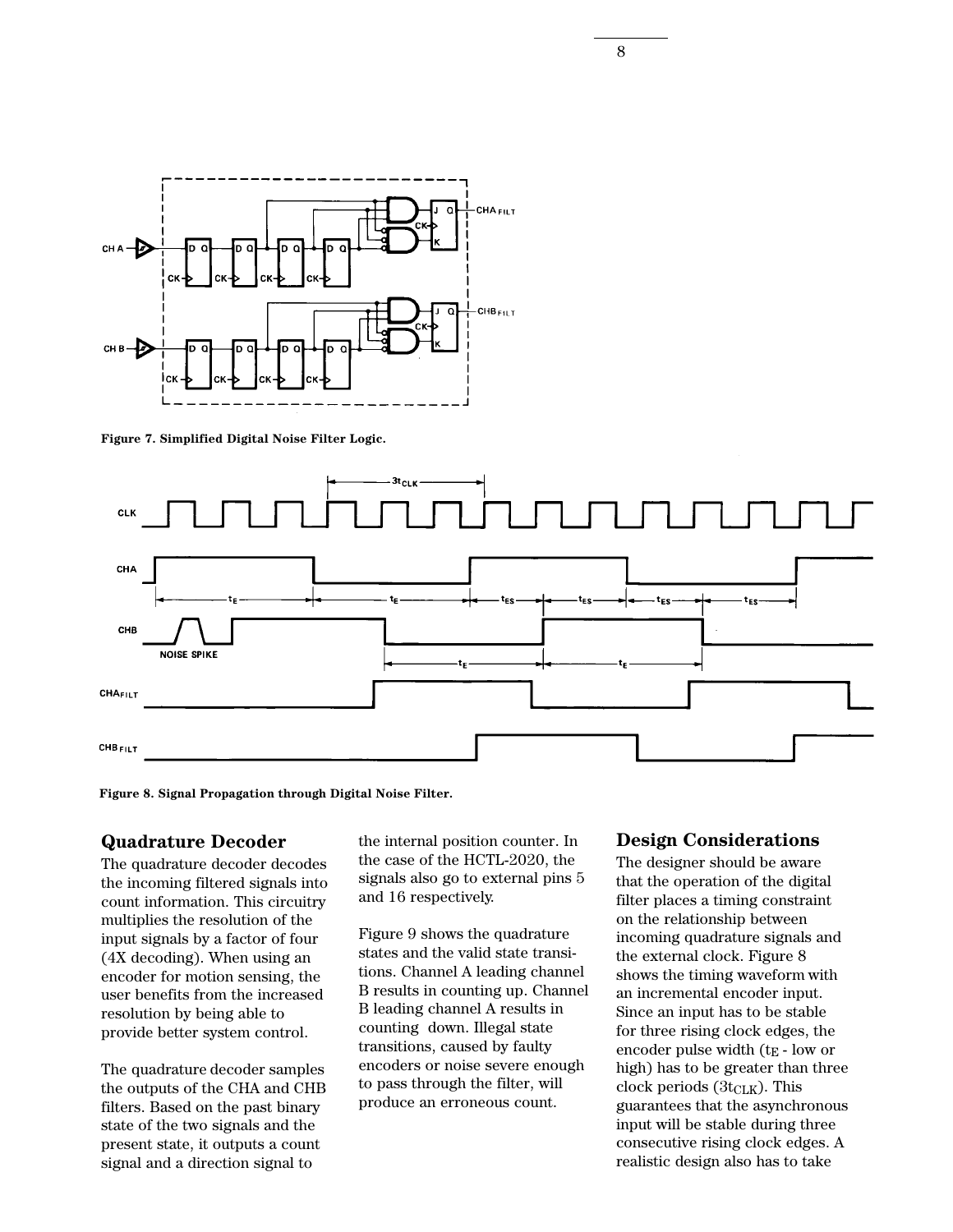into account finite rise times of the waveforms, asymmetry of the waveforms, and noise. In the presence of large amounts of noise, tE should be much greater than  $3t_{\text{CLK}}$  to allow for the interruption of the consecutive level sampling by the three-bit delay filter. It should be noted that a change on the inputs that is qualified by the filter will internally propagate in a maximum of seven clock periods.

The quadrature decoder circuitry imposes a second timing constraint between the external clock and the input signals. There must be at least one clock period between consecutive quadrature states. As shown in Figure 9, a quadrature state is defined by consecutive edges on both



| CHB | <b>STATE</b> |
|-----|--------------|
| п   |              |
|     | 2            |
|     | з            |
|     |              |
|     |              |



channels. Therefore, t<sub>ES</sub> (encoder state period)  $> t_{\text{CLK}}$ . The designer must account for deviations from the nominal 90 degree phasing of input signals to guarantee that  $t_{ES} > t_{CLK}$ .

#### **Position Counter**

This section consists of a 12-bit (HCTL-2000) or 16-bit (HCTL-2016/2020) binary up/down counter which counts on rising clock edges as explained in the Quadrature Decoder Section. All 12 or 16 bits of data are passed to the position data latch. The system can use this count data in several ways:

- A. System total range is  $\leq 12$  or 16 bits, so the count represents "absolute" position.
- B. The system is cyclic with  $\leq$ 12 or 16 bits of count per cycle. RST is used to reset the counter every cycle and the system uses the data to interpolate within the cycle.
- C. System count is  $> 8$ , 12, or 16 bits, so the count data is used as a relative or incremental position input for a system software computation of absolute position. In this case counter rollover occurs. In order to prevent loss of position information, the processor must read the outputs of the IC before the count increments one-half of the maximum count capabil-

ity (i.e. 127. 2047, or 32,767 quadrature counts). Two'scomplement arithmetic is normally used to compute position from these periodic position updates. Three modes can be used:

- 1. The IC can be put in 8-bit mode by tying the SEL line high, thus simplifying IC interface. The outputs must then be read at least once every 127 quadrature counts.
- 2. The HCTL-2000 can be used in 12-bit mode and sampled at least once every 2047 quadrature counts.
- 3. The HCTL-2016 or 2020 can be used in 16-bit mode and sampled at least once every 32,767 quadrature counts.
- D. The system count is > 16 bits so the HCTL-2020 can be cascaded with other standard counter ICs to give absolute position.

#### **Position Data Latch**

The position data latch is a 12/ 16-bit latch which captures the position counter output data on each rising clock edge, except when its inputs are disabled by the inhibit logic section during two-byte read operations. The output data is passed to the bus interface section. When active, a signal from the inhibit logic section prevents new data from being captured by the latch, keeping the data stable while successive reads are made through the bus section. The latch is automatically reenabled at the end of these reads. The latch is cleared to 0 asynchronously by the RST signal.

**Figure 9. 4x Quadrature Decoding.**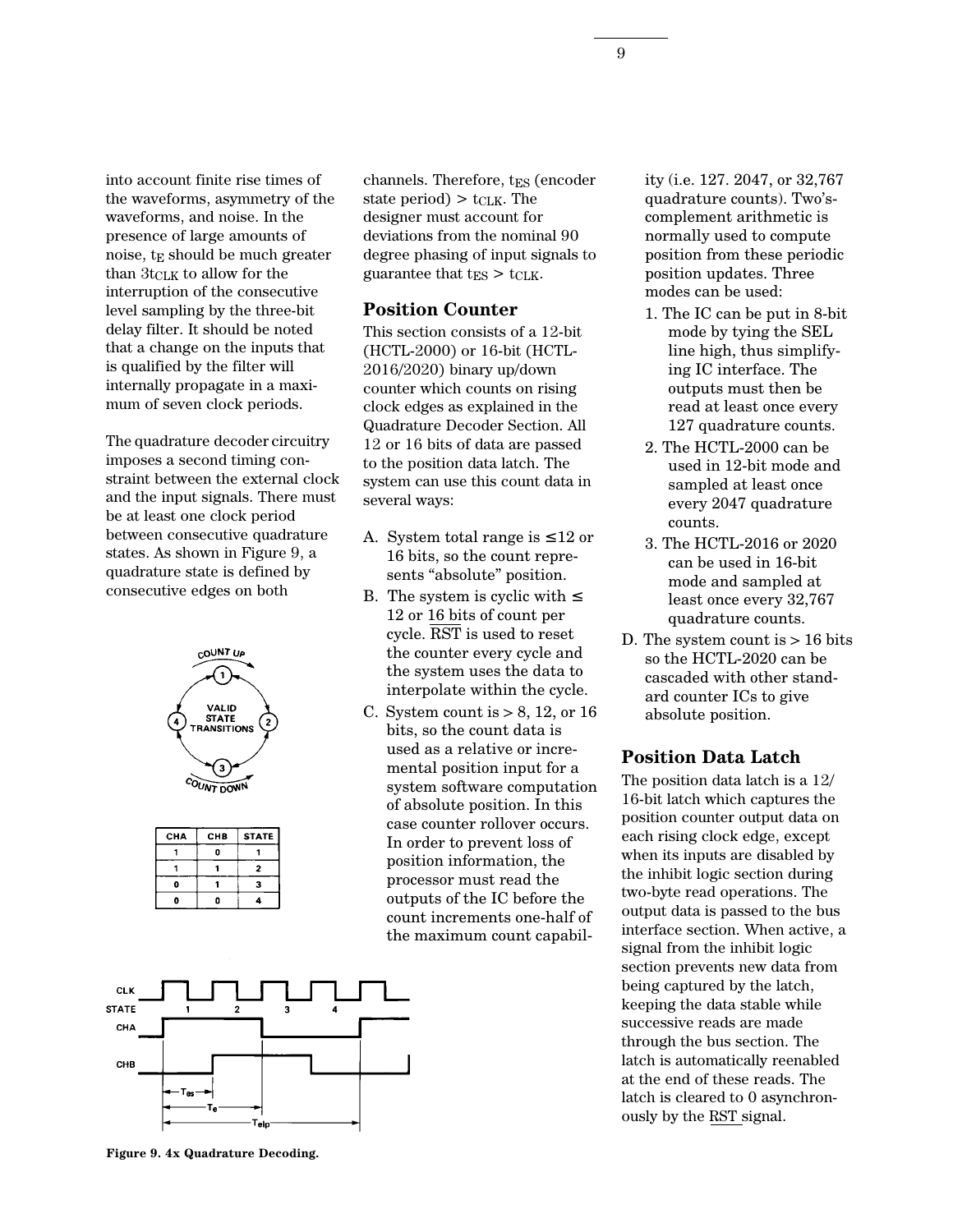#### **Inhibit Logic**

The Inhibit Logic Section samples the OE and SEL signals on the falling edge of the clock and, in response to certain conditions (see Figure 10 below), inhibits the position data latch. The RST signal asynchronously clears the inhibit logic, enabling the latch. A simplified logic diagram of the inhibit circuitry is illustrated in Figure 11.

#### **Bus Interface**

The bus interface section consists of a 16 to 8 line multiplexer and an 8-bit, three-state output buffer. The multiplexer allows independent access to the low and high bytes of the position data latch. The SEL and OE signals determine which byte is

output and whether or not the output bus is in the high-Z state. In the case of the HCTL-2000 the data latch is only 12 bits wide and the upper four bits of the high byte are internally set to zero.

#### **Quadrature Decoder Output (HCTL-2020 Only)**

The quadrature decoder output section consists of count and up/ down outputs derived from the 4X decode logic of the HCTL-2020. When the decoder has detected a count, a pulse, onehalf clock cycle long, will be output on the  $\text{CNT}_{\text{DCDR}}$  pin. This output will occur during the clock cycle in which the internal counter is updated. The U/D pin

| Step           |  | SEL $\vert \overline{\text{OE}} \vert$ CLK $\Vert$ | Inhibit<br>Signal | Action                        |
|----------------|--|----------------------------------------------------|-------------------|-------------------------------|
|                |  |                                                    |                   | Set inhibit; read high byte   |
| $\overline{2}$ |  |                                                    |                   | Read low byte; starts reset   |
| 3              |  |                                                    |                   | Completes inhibit logic reset |

**Figure 10. Two Byte Read Sequence.**

will be set to the proper voltage level one clock cycle before the rising edge of the CNT<sub>DCDR</sub> pulse, and held one clock cycle after the rising edge of the CNTDCDR pulse. These outputs are not affected by the inhibit logic. See Figures 5 and 12 for detailed timing.

#### **Cascade Output (HCTL-2020 Only)**

The cascade output also consists of count and up/down outputs. When the HCTL-2020 internal counter overflows or underflows, a pulse, one-half clock cycle long, will be output on the CNT<sub>CAS</sub> pin. This output will occur during the clock cycle in which the internal counter is updated. The U/D pin will be set to the proper voltage level one clock cycle before the rising edge of the CNT<sub>CAS</sub> pulse, and held one clock cycle after the rising edge of the  $\text{CNT}_{\text{CAS}}$  pulse. These outputs are not affected by the inhibit logic. See Figures 5 and 12 for detailed timing.



**Figure 11. Simplified Inhibit Logic.**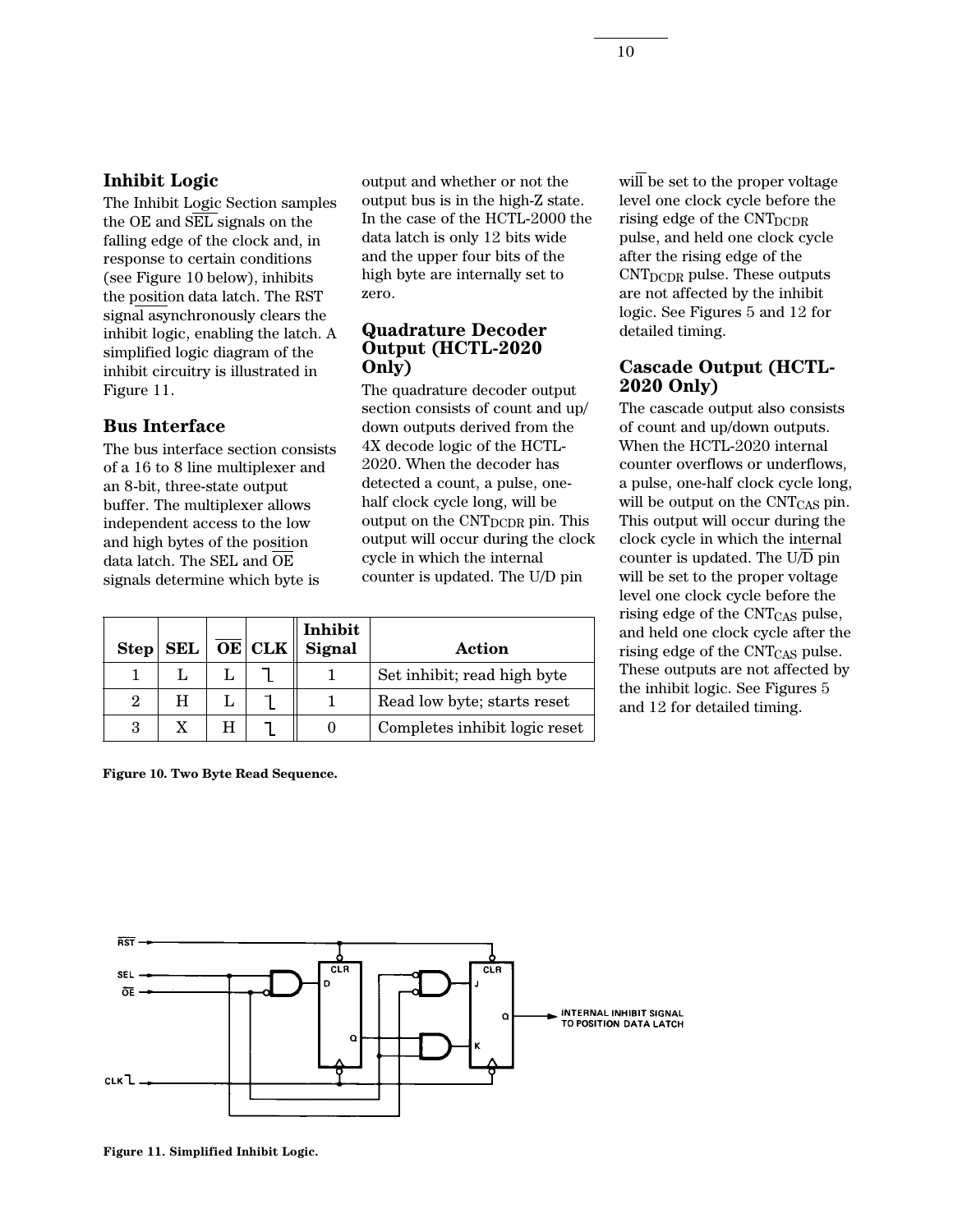**CLK CHAFILT\* U/D CHBFILT\* CNTDCDR\* CNTCAS INTERNAL COUNTER ROLL OVER FF START INHIBIT 00**

**FFFDH FFFEH FFFFH 0000H FFFFH FFFDH**

**\*CHAFILT AND CHBFILT ARE THE OUTPUTS OF THE DIGITAL NOISE FILTER (SEE FIGURES 7 AND 8).**

**COUNT**

**Figure 12. Decode and Cascade Output Diagram.**

#### **Cascade Considerations (HCTL-2020 Only)**

The HCTL-2020's cascading system allows for position reads of more than two bytes. These reads can be accomplished by latching all of the bytes and then reading the bytes sequentially over the 8-bit bus. It is assumed here that, externally, a counter followed by a latch is used to count any count that exceeds 16 bits. This configuration is compatible with the HCTL-2020 internal counter/latch combination.

Consider the sequence of events for a read cycle that starts as the HCTL-2020's internal counter rolls over. On the rising clock edge, count data is updated in the internal counter, rolling it over. A  $count\text{-}cascade\ pulse\ (CNT_{CAS})$ 

will be generated with some delay after the rising clock edge (t<sub>CHD</sub>). There will be additional propagation delays through the external counters and registers. Meanwhile, with SEL and OE low to start the read, the internal latches are inhibited at the falling edge and do not update again till the inhibit is reset. If the CNTCAS pulse now toggles the external counter and this count gets latched a major count error will occur. The count error is because the external latches get updated when the internal latch is inhibited.

Valid data can be ensured by latching the external counter data when the high byte read is started (SEL and OE low). This latched external byte corresponds to the

count in the inhibited internal latch. The cascade pulse that occurs during the clock cycle when the read begins gets counted by the external counter and is not lost.

For example, suppose the HCTL-2020 count is at FFFFH and an external counter is at F0H, with the count going up. A count occurring in the HCTL-2020 will cause the counter to roll over and a cascade pulse will be generated. A read starting on this clock cycle will show FFFFH from the HCTL-2020. The external latch should read F0H, but if the host latches the count after the cascade signal propagates through, the external latch will read F1H.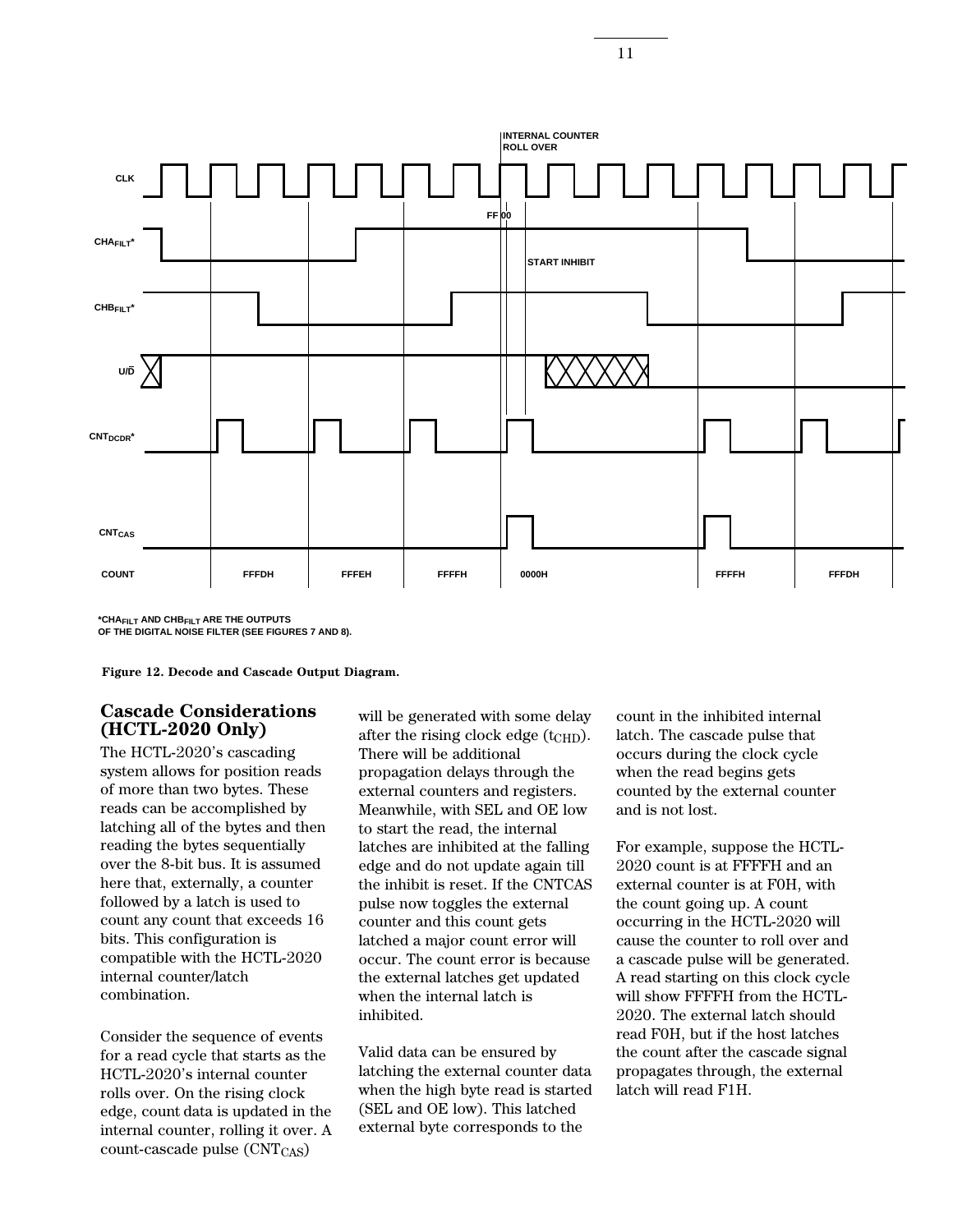#### **General Interfacing**

The 12-bit (HCTL-2000) or 16-bit (HCTL-2016/2020) latch and inhibit logic allows access to 12 or 16 bits of count with an 8-bit bus. When only 8-bits of count are required, a simple 8-bit (1 byte) mode is available by holding SEL high continuously. This disables the inhibit logic.  $\overline{OE}$ provides control of the tri-state bus, and read timing is shown in Figures 2 and 3.

For proper operation of the inhibit logic during a two-byte read,  $\overline{OE}$  and SEL must be synchronous with CLK due to the falling edge sampling of  $\overline{OE}$ and SEL.

The internal inhibit logic on the HCTL-20XX family inhibits the transfer of data from the counter to the position data latch during the time that the latch outputs are being read. The inhibit logic allows the microprocessor to first

read the high order 4 or 8 bits from the latch and then read the low order 8 bits from the latch. Meanwhile, the counter can continue to keep track of the quadrature states from the CHA and CHB input signals.

Figure 11 shows the simplified inhibit logic circuit. The operation of the circuitry is illustrated in the read timing shown in Figure 13.



**\*OE can consist of two short low pulses, as well as one long pulse, and still satisfy the inhibit logic sequence. During the time that OE is high, the data lines are tri-seated.**

**Figure 13. Typical Interface Timing.**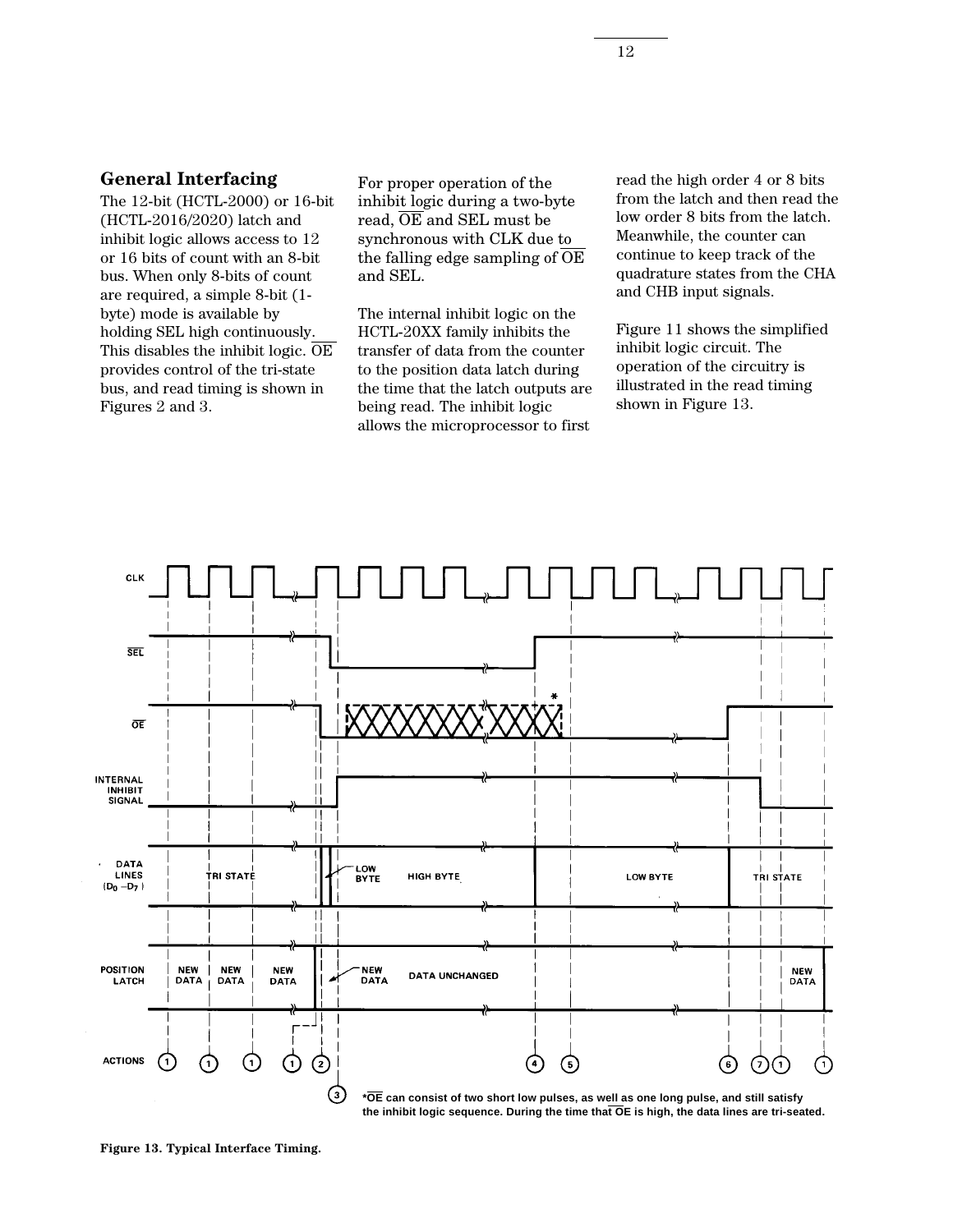## **Actions**

- 1. On the rising edge of the clock, counter data is transferred to the position data latch, provided the inhibit signal is low.
- 2. When OE goes low, the outputs of the multiplexer are enabled onto the data lines. If SEL is low, then the high order data bytes are enabled onto the data lines. If SEL is high, then the low order data bytes are enabled onto the data lines.
- 3. When the IC detects a low on  $\overline{\text{OE}}$  and SEL during a falling clock edge, the internal inhibit signal is activated. This blocks new data from being transferred from the counter to the position data latch.
- 4. When SEL goes high, the data outputs change from the high byte to the low byte.
- 5. The first of two reset conditions for the inhibit logic is met when the IC detects a logic high on SEL and a logic

low on  $\overline{\text{OE}}$  during a falling clock edge.

- 6. When  $\overline{OE}$  goes high, the data lines change to a high impedance state.
- 7. The IC detects a logic high on OE during a falling clock edge. This satisfies the second reset condition for the inhibit logic.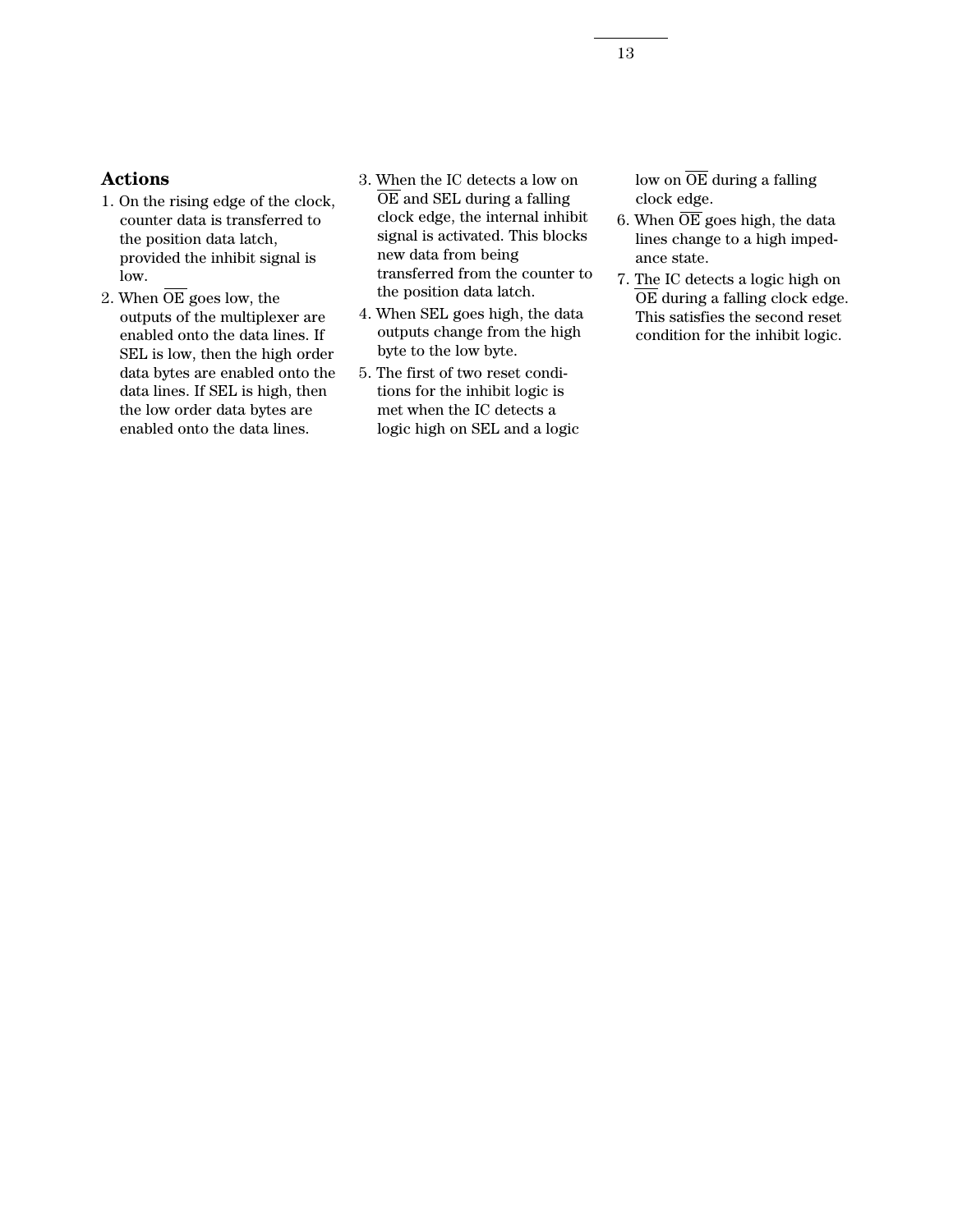

**Interfacing the HCTL-2020 to a Motorola 6802/8 and Cascading the Counter for 24 Bits**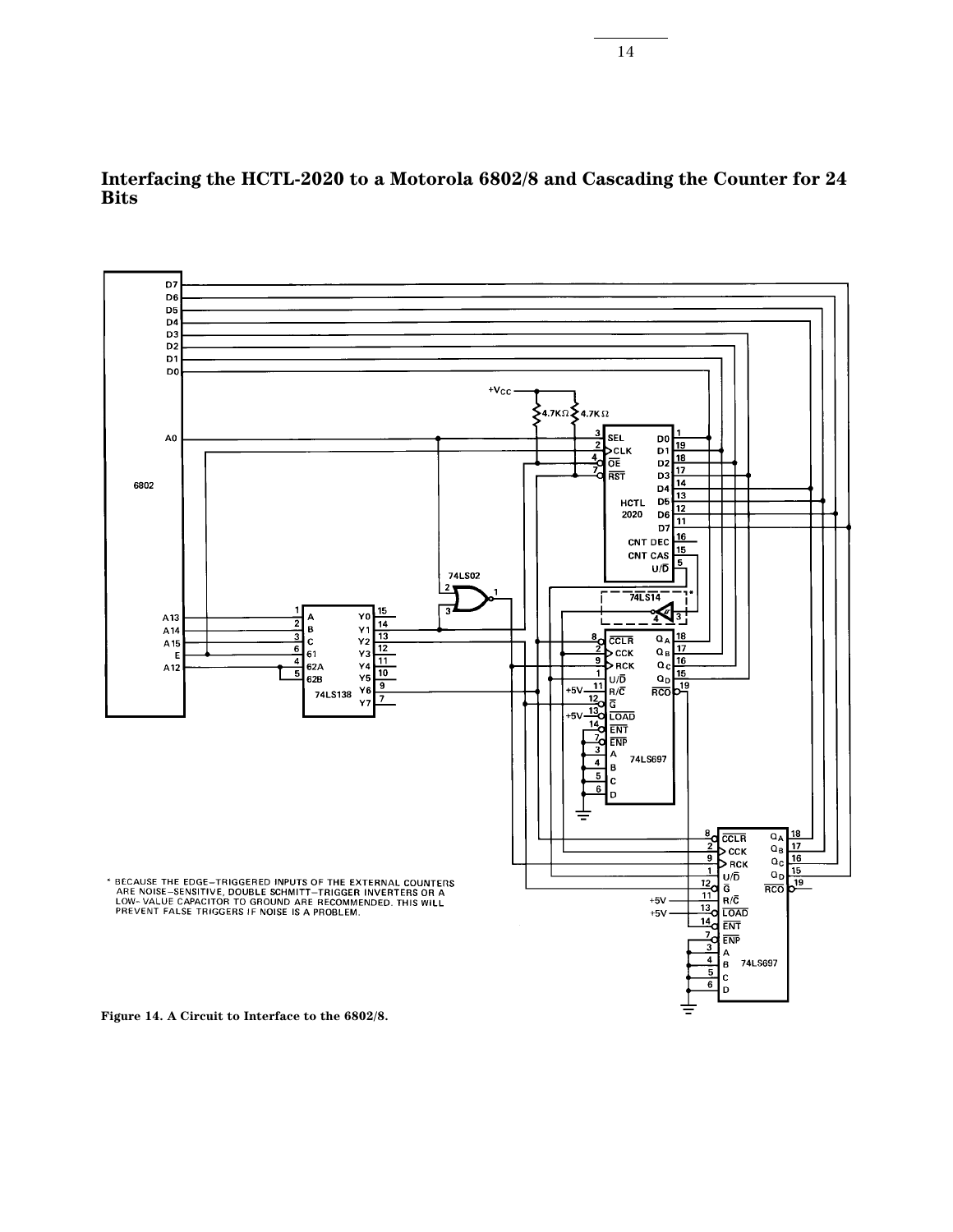In this circuit an interface to a Motorola 6802/8 and a cascading scheme for a 24-bit counter are shown. This circuit provides a minimum part count by: 1) using two 74LS697 Up/Down counters with output registers and tri-state outputs and 2) using a Motorola 6802/8 LDX instruction which stores 16 bits of data into the index registers in two consecutive clock cycles.

The HCTL-2020 OE and the  $74LS697$  G lines are decoded from Address lines A15-A13. This results in counter data being enabled onto the bus whenever an external memory access is made to locations 4XXX or 2XXX. Address line A12 and processor clock E enables the 74LS138. The processor clock E is also

used to clock the HCTL-2020. Address AO is connected directly to the SEL pin on the HCTL-2020. This line selects the low or high byte of data from the HCTL-2020.

Cascading is accomplished by connecting the CNTCAS output on the HCTL-2020 with the counter clock (CCK) input on both 74LS697s. The U/D pin on the HCTL-2020 and the U/D pin on both 74LS697s are also directly connected for easy expansion. The RCO of the first 4-bit 74LS697 is connected to the ENT pin of the second 74LS697. This enables the second counter only when there is a RCO signal on the first counter.

This configuration allows the 6802 to read both data bytes with a single double-byte fetch instruction (LDX 2XX0). This instruction is a five cycle instruction which reads external memory location 2XX0 and stores the high order byte into the high byte of the index register. Memory location 2XX1 is next read and stored in the low order byte of the index register. The high byte of counter data is clocked into the 74LS697 registers when SEL is low and OE goes low. This upper byte can be read at any time by pulling the 74LS697 G low when reading address 4XXX. Figure 15 shows memory addresses and gives an example of reading the HCTL-2020. Figure 16 shows the interface timing for the circuit.

| <b>Address</b> | <b>Function</b>                |
|----------------|--------------------------------|
| <b>CXXX</b>    | <b>Reset Counters</b>          |
| 4XXX           | Enable High Byte on Data Lines |
| 2XX0           | Enable Mid Byte on Data Lines  |
| 9XX1           | Enable Low Byte on Data Lines  |

| <b>Read Example</b> |                                       |  |  |  |
|---------------------|---------------------------------------|--|--|--|
| <b>LDX 2000</b>     | Loads mid byte and then low byte into |  |  |  |
| <b>STX 0100</b>     | memory locations 0100 and 0101        |  |  |  |
| <b>LDAA 4000</b>    | Loads the high byte into memory       |  |  |  |
| <b>STAA 0102</b>    | location 0102                         |  |  |  |

**Figure 15. Memory Addresses and Read Example.**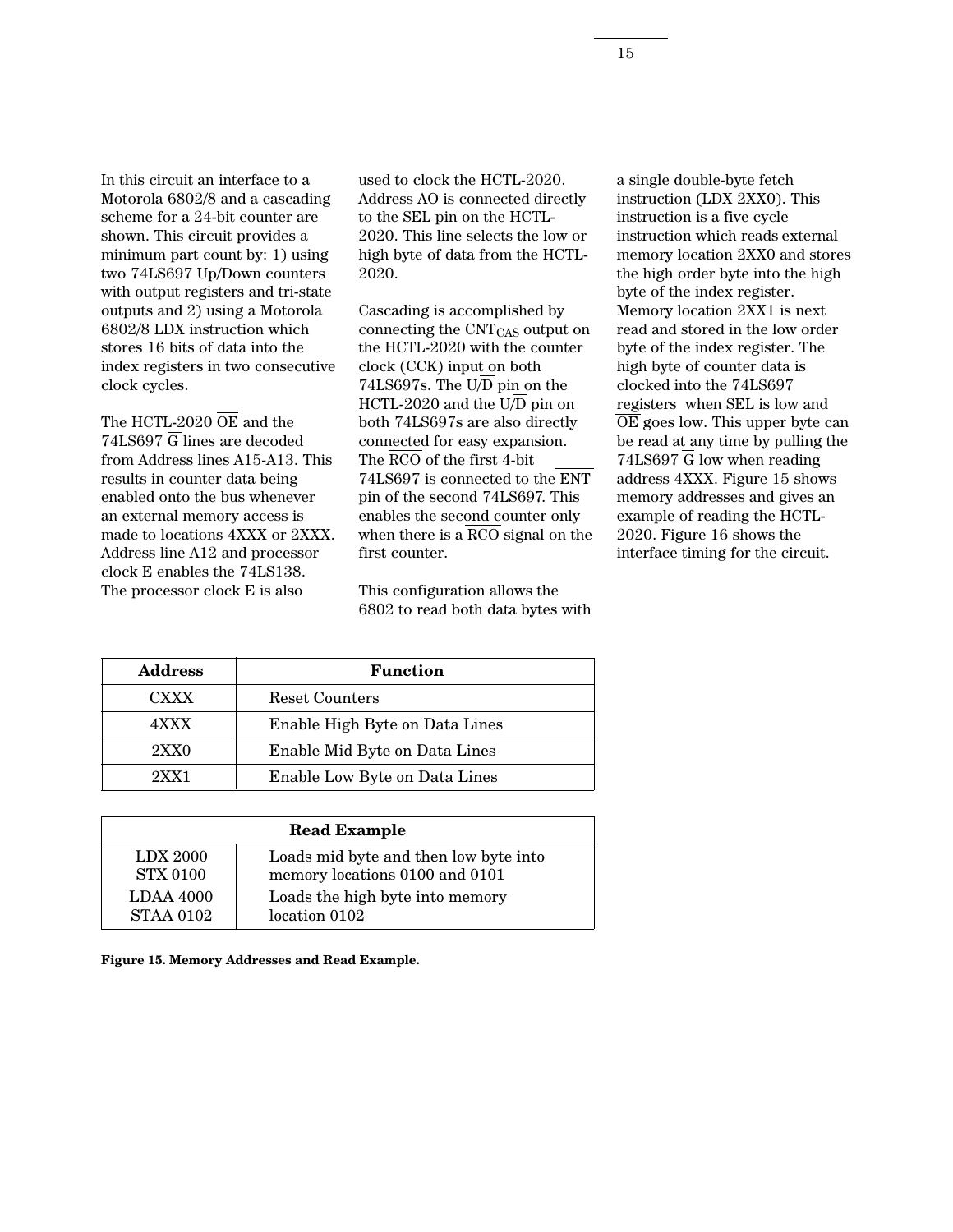

**Figure 16. Interface Timing for the 6802/8.**

#### **Actions**

- 1. The microprocessor clock output is E. If the internal HCTL-2020 inhibit is not active, new data is transferred from the internal counter to the position data latch.
- 2. An even address output from the 6802 causes SEL to go low. When E goes high, the address decoder output for the HCTL-2020 OE signal goes low. This causes the HCTL-2020 to output the middle byte of the system counter (high byte of the HCTL-2020 counter). This middle byte, FFFFH is available at (2) through (4), the first time OE is low. In this example an overflow

has occurred and OE has been pulled low to start a read cycle. SEL and OE are gated to give RCK which latches the external high byte, equal to 00H. The falling edge, of the  $\text{CNT}_{\text{CAS}}$ signal counts up the external counter to 0001H.

- 3. With the first negative edge of the clock after SEL and OE are low the internal latches are inhibited from counting and the 6802 reads the high byte in.
- 4. OE goes high and the data bus goes into a high impedance state.
- 5.  $\overline{OE}$  is low and SEL is high and the low byte is enabled onto the data bus. The low byte is valid through (7).
- 6. With the first negative edge after  $\overline{OE}$  and SEL go high, the first of the two HCTL-2020 inhibit reset conditions is met and the 6802 reads the low byte in.
- 7. The data bus returns to the high impedance state, when OE goes high.
- 8. With the first negative edge of the clock after OE goes high, inhibit reset is complete.
- 9. With the positive going edge of the clock, G is asserted and the external high byte, 00H is available on the data bus from 9 through 10 and the 6802 reads the high byte in at (10).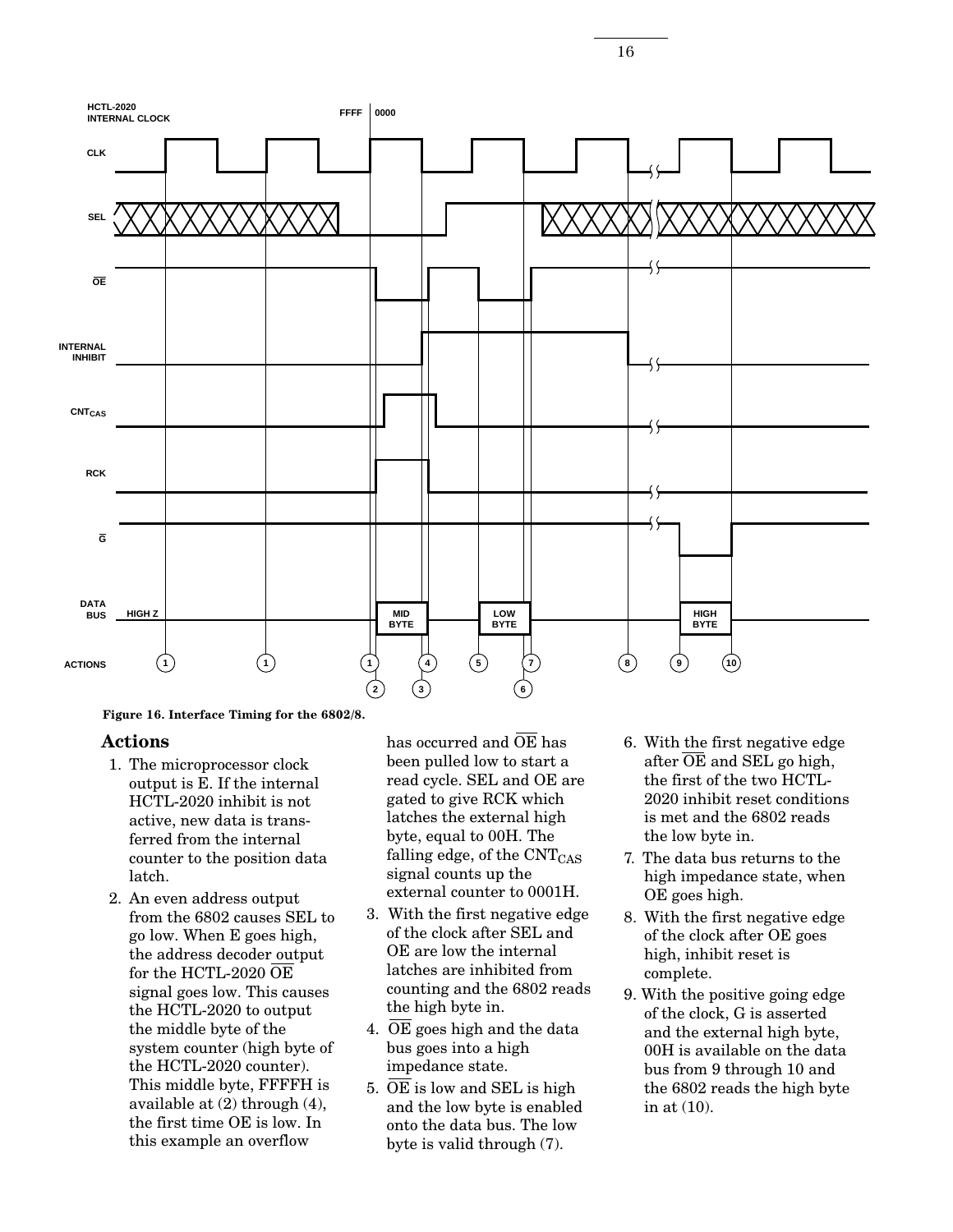#### **Interfacing the HCTL-20XX to an Intel 8748**

The circuit shown in Figure 17 shows the connections between an HCTL-20XX and an 8748. Data lines D0-D7 are connected to the 8748 bus port. Bits 0 and 1 of port 1 are used to control the OE and SEL inputs of the HCTL-20XX respectively. T0 is used to provide a clock signal to the HCTL-20XX. The frequency of T0 is the crystal frequency divided by 3. T0 must be enabled by executing the ENT0 CLK instruction after each system reset, but prior to the first encoder position change. An 8748 program which interfaces to the circuit in Figure 17 is given in Figure 18. The resulting interface timing is shown in Figure 19.



**\* NOTE: PIN NUMBERS ARE DIFFERENT FOR THE HCTL-2020.**

**Figure 17. An HCTL-20XX-to-Intel 8748 Interface.**

| <b>LOC</b> | Object<br>Code | <b>Source</b><br><b>Statements</b> | <b>Comments</b>                        |
|------------|----------------|------------------------------------|----------------------------------------|
| 000        | 99 00          | <b>ANL P1, 00H</b>                 | Enable output and higher order<br>bits |
| 002        | 08             | INS A, BUS                         | Load higher order bits into ACC        |
| 003        | A8             | MOVE RO, A                         | Move data to register 0                |
| 004        | 89 02          | ORL P1, 02H                        | Enable output and lower order<br>bits  |
| 006        | 08             | INS A, BUS                         | Load order bits into AC                |
| 008        | A <sub>9</sub> | MOV R1, A                          | Move data to register 1                |
| 009        | 89 03          | ORL P1, 03H                        | Disable outputs                        |
| 00B        | 93             | <b>RETR</b>                        | Return                                 |

**Figure 18. A Typical Program for Reading HCTL-20XX with an 8748.**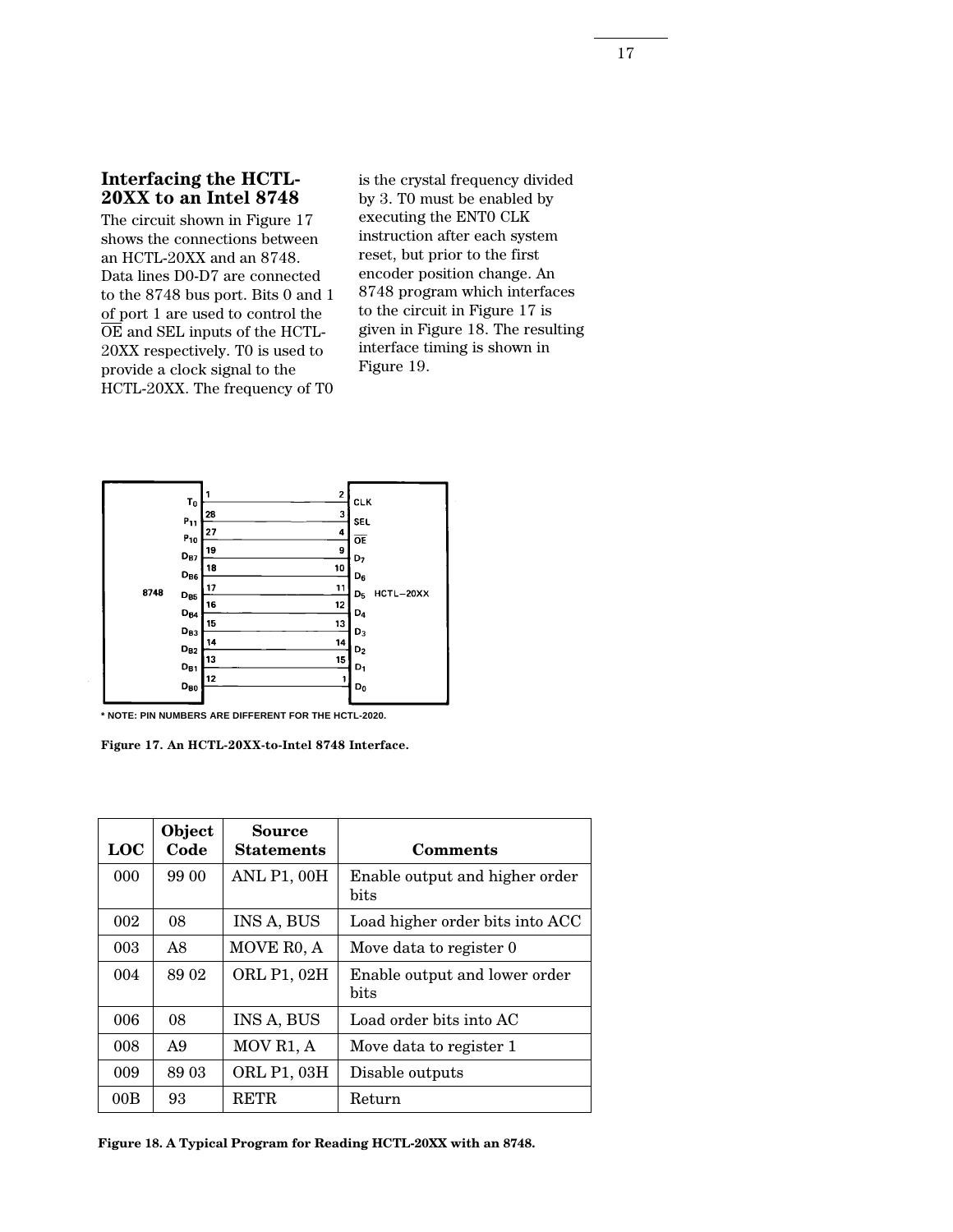

**Figure 19. 8748 READ Cycle from Figure 18.**

#### **Actions**

- 1. ANL P1, 00H has just been executed. The output of bits 0 and 1 of Port 1 cause SEL and OE to be logic low. The data lines output the higher order byte.
- 2. The HCTL-20XX detects that OE and SEL are low on the next falling edge of the CLK and asserts the internal inhibit signal. Data can be read without regard for the phase of the CLK.
- 3. INS A, BUS has just been executed. Data is read into the 8748.
- 4. ORL PORT 1, 02H has just been executed. The program sets SEL high and leaves OE low by writing the correct values to port 1. The HCTL-

 $20XX$  detects  $\overline{OE}$  is low and SEL is high on the next falling edge of the CLK, and thus the first inhibit reset condition is met.

- 5. INS A, BUS has just been executed. Lower order data bits are read into the 8748.
- 6. ORL P1, 03H has just been executed. The HCTL-20XX detects  $\overline{OE}$  high on the next falling edge of CLK. The program sets  $\overline{OE}$  and SEL high by writing the correct values to port 1. This causes the data lines to be tristated. This satisfies the second inhibit and reset condition. On the next rising CLK edge new data is transferred from the counter to the position data latch.

#### **Additional Information from Agilent Technologies**

Application briefs are available from the factory. Please contact your local Agilent sales representative for the following.

- M027 Interfacing the HCTL-20XX to the 8051
- M019 Commonly Asked Questions about the HCTL-2020 and Answers
- M020 A Simple Interface for the HCTL-2020 with a 16-bit DAC without Using a Processor
- M023 Interfacing the MC68HCII to the HCTL-2020